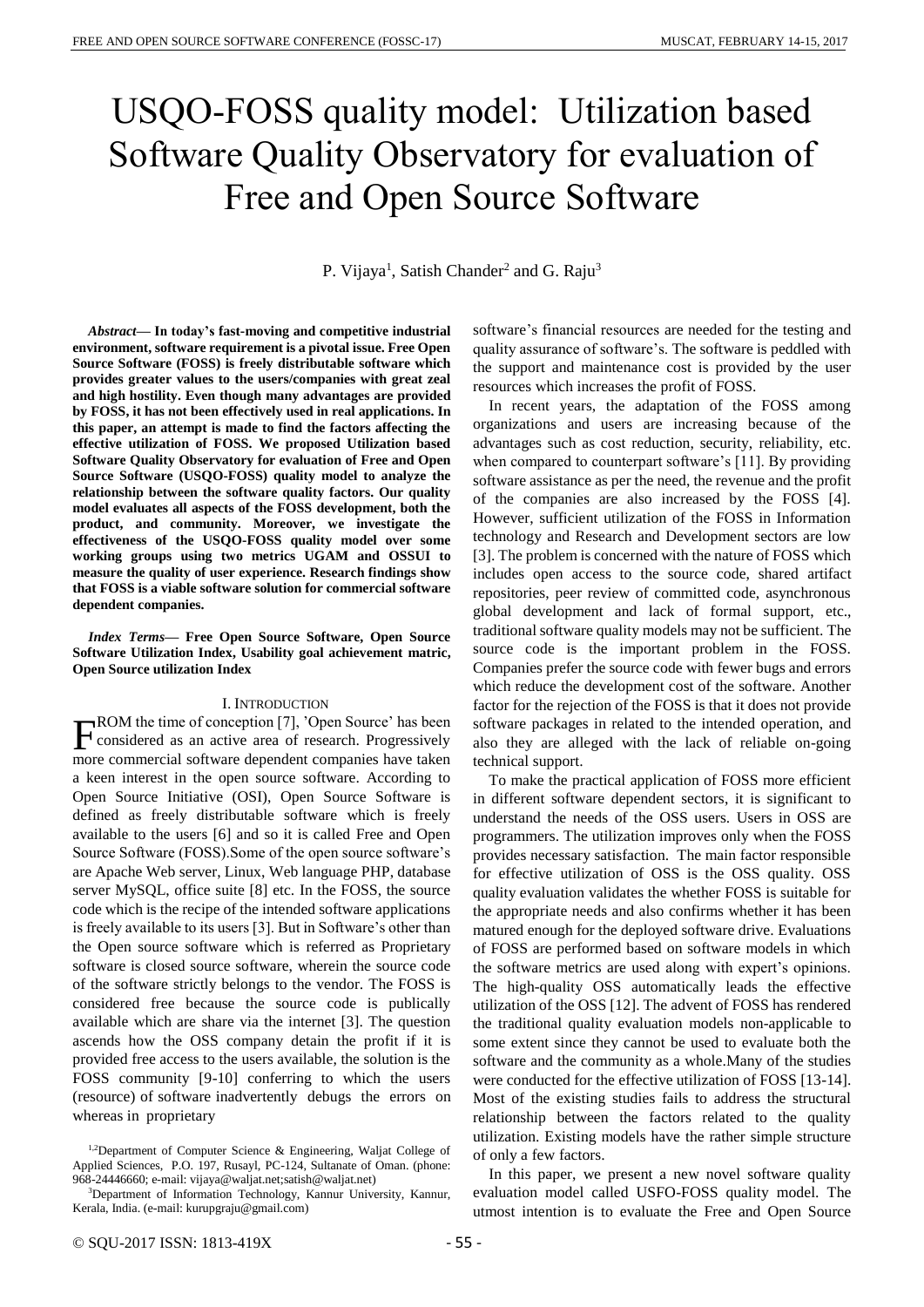Software and to find what affects the FOSS utilization. The USQO-FOSS quality evaluation model validates the direct and indirect effects of the quality factors over the utilization of FOSS. Furthermore, we investigate the quality model over some working groups including students to quantify the effectiveness of the proposed model approach using the open source utilization index OSSUI and UGAM.

The organization of this paper is as follows. In section II, literature of the existing research works related to Open Source Software Evaluation model is presented. The proposed USQO-FOSS quality model is deliberated in section III with the quality factors considered for the quality evaluation. The quality evaluation metrics considered for the utilization evaluation are discussed in section IV. Evaluation of proposed quality model is provided in section V. Section VI concludes this paper.

# II. LITERATURE REVIEW

In this section, the literature of the research works related to Software evaluation model is deliberated. Accordingly, eight research papers [1-5, 18-20] regarding the quality model for Open source software evaluation is reviewed and analyzed. The quality investigation of Free and open source software's (FOSS) in the organizations expresses the certain aspects affecting the effective utilization.

M. Dollores Gallego et al. [1] have presented a user acceptance model for evaluation of Opens source software. In their study, they identified the variables and factors that have a direct effect on the individual attitude towards OSS adaptation. In line with their study, user demands OSS with high quality, wide capabilities, and flexibilities, because users remark that the OSS are easier to use and more useful. But the model of [1], doesn't answer the question whether the OSS satisfy the need of the user requirements. Bernard Golden et al. [2] have presented an Open Source Maturity Model for evaluation of the open source products. They assumed the fact that the quality of the OSS is proportional to the maturity. They evaluated the OSS using six factors concerned more to the maturity such as product software, support, Documentation, Training, Product integrations and Professional services. Each of the quality factors has some weights and are evaluated based on some score. Despite the fact, the OISMM model is simple; it is criticized for the left out of the important software artifacts such as source code itself.

SoYoung Sohn et al. [3] have demonstrated an OSS utilization model based on structural equation model. They analyzed the relationship between the quality factors based on the ISO9126 and OSS utilization. The Open Source utilization Index was also used for validation of the user experience. In their method, the community factors of the OSS are left out. On the contrary, Georgios et al. [4] have presented an SQOSS quality model for OSS utilization evaluation with community factors. It was found to be an automated software evaluation system. In addition to community factors, the product factors of OSS responsible for OSS development were also evaluated in their approach. Variable with minimal human intervention and metric oriented are considered for quality evaluation which seems to be a shortcoming. Anirudha Joshiu et al. [5] have presented an evaluation model for OSS utilization measurement. In their quality model, two metrics UGAM and LOL which measures the extent of the software product design based on the user experience goals were used for assuring the quality of the user experience. The two metric inter-relatedly expresses the effectiveness of the factors responsible for the effective OSS utilization.

Haim Bar, *et al.* [18] developed and, open-source concept mapping software called R-CMap, which is implemented in R. This software provided a graphical user interface to guide users through the analytical process of concept mapping. The R-CMap software allowed users to generate a variety of plots, including cluster maps, point rating and cluster rating maps, as well as pattern matching and go-zone plots. Benjamin De Leener *et al.* [19] have introduced the Spinal Cord Toolbox (SCT), a comprehensive OSS dedicated to the processing of spinal cord MRI data. SCT built on previously validated methods and included state-of-the-art MRI templates and atlases of the spinal cord, algorithms to segment and register new data to the templates, and motion correction methods for diffusion and functional time series. Ankita Bansal [20] has analyzed the effectiveness of hybridized search based algorithms for change prediction using OSS. The models were constructed models using machine learning techniques and compared the performance of these models with the models constructed using Search Based Algorithms. The validation was carried out on two open source Apache projects, Rave and Commons Math.

# *A. Challenges*

Based on the literature, some of the challenges are found in the existing FOSS utilization evaluation model. They are listed below;

- Factors considered for the quality evaluation is well thought-out to be the crucial challenge in most of existing quality evaluation model of OSS [1-5].
- Factors comprising both the product and community aspects of the OSS are necessary for quality evaluation.
- Utilization index is another challenge in the OSS quality model [1&4]. The utilization metrics should measure the quality of the user experience without any negligence of software artifacts.

Although there were many studies done, as per the literature is found that what most of these studies failed to address is a structural relationship among the factors related to OSS utilization. The prerequisite is to construct an evaluation model with a simple structure having different quality factors comprising the product (code) and Community aspects of FOSS.

# III. USQO-FOSS QUALITY MODEL FOR FREE AND OPEN SOURCE SOFTWARE (FOSS)

In this section, the detailed description about the proposed USQO-FOSS quality model is presented. Primarily, the quality factors considered for the FOSS utilization evaluation is deliberated. The quality factors considered for the evaluation of FOSS quality in the proposed quality model is taken from the factors of SQO-OSS [4] and SEM-OSS [1] model.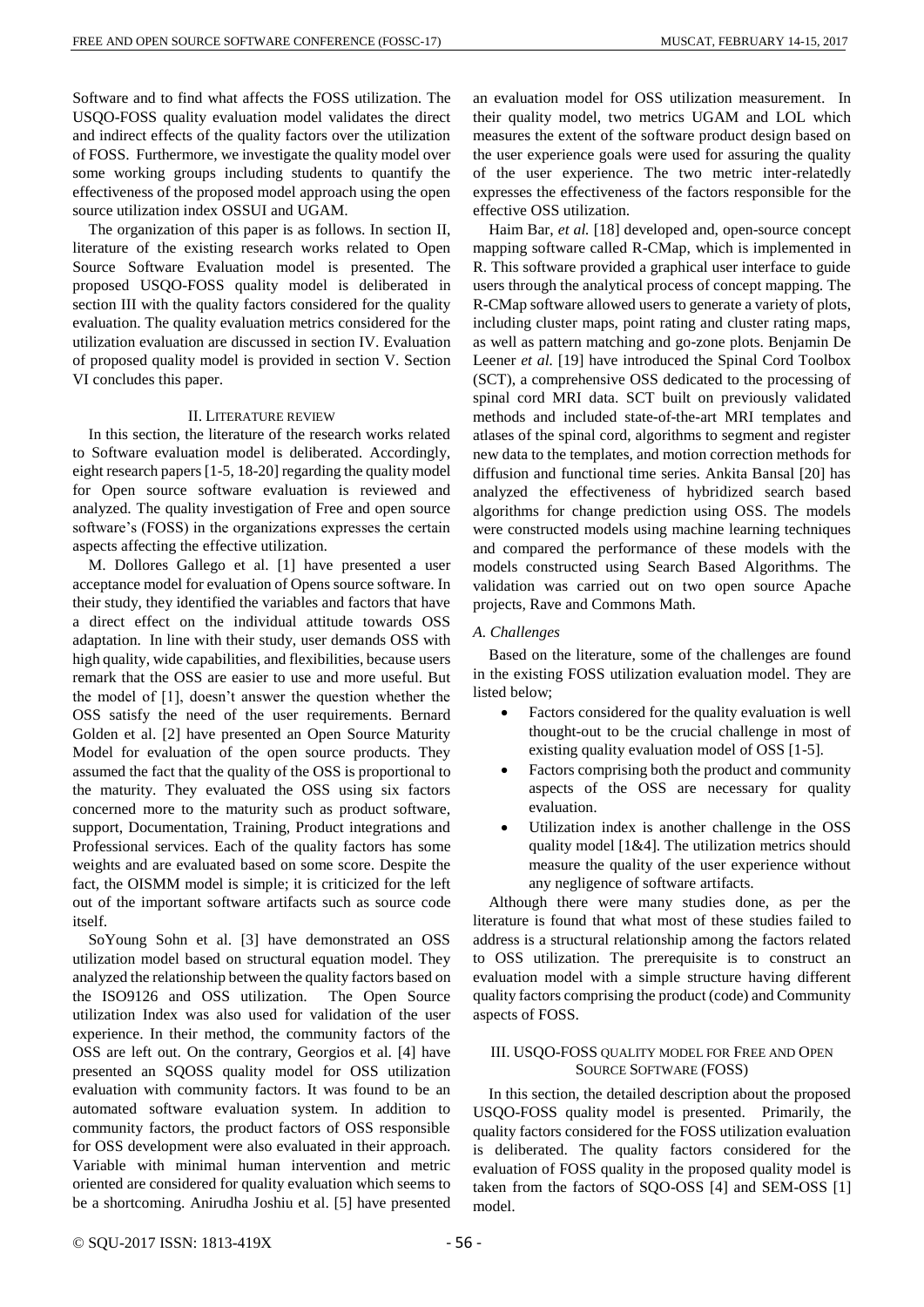# *A. Quality factors based on SQO-OSS (Software Quality Observatory for Open Source Software) model*

The quality factors based on the SQO-OSS model is deliberated in this section. In SQO-OSS [4], quality factors related to the source code base of the OSS and community of the OSS are taken into account for the construction of the quality model. The factors interrelated to the code and community are constructed with the help of the Goal Question metric [15]. In perspective of source code base of OSS, the quality factors are preferred related to the characteristics which quantify the OSS evaluation. The quality factors related to the source code in SQO-OSS are maintainability, reliability, and security. In similar fashion, the factors regarding the community of OSS are also chosen. The factors for measuring the community quality are chosen as the community factors. The community quality factors considered in SQO-OSS model are mailing list, Developer base, and Documentation. In SQO-OSS model, the factors for evaluation are preferred based on the quality assurance questionnaire. Each of the characteristic factors has some sub-characteristics of OSS product quality. The sole disadvantage of the SQO-OSS model is a limitation in factor consideration. The factor regarding the portability, utilization, etc. is not considered for evaluations which are responsible for effective utilization of OSS.

# *B. Quality factors based on SEM-OSS (structural equation model for Open Source Software)*

In this section, the quality factors based on the SEM-OSS evaluation model is deliberated. In SEM-OSS model [3], the factors are selected for quality evaluation by taking some entities into account such as users view, quality assurance, and sharing factor. In SEM-OSS evaluation model, characteristics of the ISO/IEC 9126 quality model are considered as quality factors for OSS utilization evaluation. ISO/IEC 9126 quality model consist of seven factors related to the source code base. In addition to the factors of ISO/IEC 9126, some latent and measurable variables are also used as the quality factors in SEM-OSS model. The added variables are sharing, and utilization. The additional latent variable is added along with the efficiency factor of the ISO 9126 model to determine the cause and effect relationship to the OSS utilization. Likewise, each of the focused quality factors has some sub-attributes with interrelationship. The quality factors in the SEM-OSS model are maintainability, usability, sharing, reliability, portability, functionality, efficiency, and utilization. The solitary disadvantage of the SEM-OSS model is negligence of the quality factors relied on the community aspects of the OSS.

# *C. USQO-FOSS quality model*

The proposed USQO-FOSS quality model is discussed in this section. The factors preferred for the quality evaluation of OSS utilization is also highlighted in this section.

The tree view of the proposed USQO-FOSS quality model with the quality factors selected for the utilization evaluation is given in figure 1. The proposed USQO-FOSS model is inspired by the SEM and SQO-OSS model. In the proposed model, an attempt is made to integrate multiple quality factors for the quality evaluation of OSS with a simple structure. Moreover, the OSS evaluation model comprising both the community factors and code factors by OSS utilization is the main intent of the proposed model. In USQO-FOSS model, nine factors related to product code of OSS and one factor related to community concept of OSS is selected as the quality factors. The source code base quality factors are sharing, reliability, maintainability, usability, portability, functionality, utilization, efficiency, and security. It may seem that community factors considered for the proposed model are less, but the sub-metrics of the community factor covers all factor related to the community base of FOSS. The advantages of the proposed USQO-FOSS model are i) It doesn't require heavy user interference for the evaluation of FOSS utilization ii) Automatic evaluation because of the two metric collections iii) Focuses on quality factors related to the source code as well as the community iv) Simple since only the factors which can be measured automatically are chosen for the evaluation.



Figure.1 Proposed USQO-FOSS Quality Model

The quality factors and the sub-attributes of the respective quality factors which are engaged in the proposed quality model USQO-FOSS model are listed in table 1. Each of the quality factors has some of the sub-attributes which are thought ought to be the measurement variables for the quality evaluation.

| <b>TABLE.I QUALITY FACTORS</b> |
|--------------------------------|
|--------------------------------|

| Quality factor  | Sub-Attributes         |
|-----------------|------------------------|
|                 | Analyzability          |
| Maintainability | Changeability          |
|                 | Stability              |
|                 | Testability            |
|                 | Adaptability           |
| Portability     | Installability         |
|                 | Replaceability         |
|                 | Reusability            |
|                 | Understandability      |
| Usability       | Learnability           |
|                 | Operability            |
|                 | Maturity               |
| Reliability     | <b>Fault tolerance</b> |
|                 | Recoverability         |
|                 | Suitability            |
| Functionality   | Accuracy               |
|                 | Interoperability       |
|                 | License                |
|                 | Developer network      |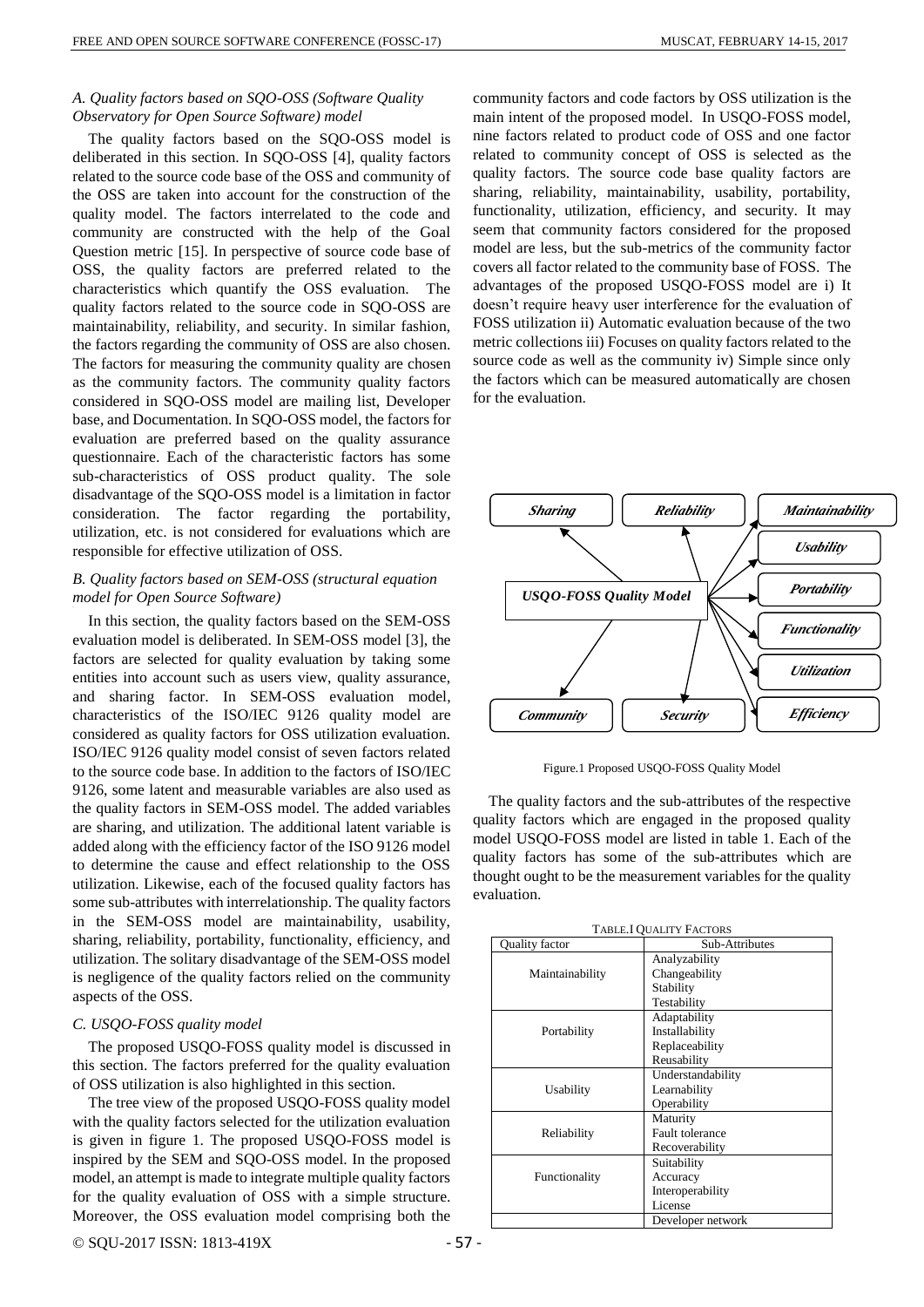| Sharing     | Flexibility         |
|-------------|---------------------|
|             | Development cost    |
| Utilization | <b>Openness</b>     |
|             | Willingness to use  |
|             | Documentation       |
| Community   | <b>Mailing List</b> |
|             | Developer base      |
| Security    |                     |

#### *Definition:*

The definition of the quality factors focused in the proposed USQO-FOSS quality model is listed below; *Maintainability:* 

The competence of the FOSS against the modification is called the maintainability. The modifications include single corrections or adaptation to changing environment.

### *Portability:*

The competence of the FOSS to be transferred from one environment to another environment is called the portability. *Usability:*

The competence of the FOSS to easily learn, understand and operate is called the usability.

*Reliability:*

The competence of the FOSS to maintain its level of performance in changing conditions is called reliability. *Functionality*:

The capability of FOSS to provide functions under specific needs is called functionality.

*Sharing:*

The characteristic of FOSS to communicate between knowledge seekers and knowledge providers is called sharing.

*Utilization:*

The competence of the FOSS to satisfy the software developers their intended projects is called utilization. *Security:*

The competence of the FOSS against null differences is called security,

# *Community:*

The competence of FOSS susceptible for the users to debug the errors in the software is called community.

The quality factors picked in the proposed model are interrelated to each other. For example, sharing factor has more impact on the portability, functionality and reliability factors. The FOSS effective utilization is possible only if certain conditions of all the handy factors are attained. Each of the quality factors has some of the sub-attributes specifying the quality characteristics responsible for effective utilization. The quality factors are measured by measuring the subattributes of the factors. In the proposed USQO-FOSS model, factors resemble the sub-attributes of the quality factors. Each of the sub-attributes is considered as the measured variables. The measurement value for evaluation from the concerned factor is chosen between the scale interval 0 and 100. '0' represents the worst possible measurement for the evaluation on account of destined parameter, '25' represents the quite bad measurement of intended parameter, '50' represents the undecided state of measurement, '75' represents the measurement has good enough impact on FOSS utilization, and '100' represents the best possible measurement for evaluation.

# IV. QUALITY EVALUATION METRICS BASED ON UGAM AND **OSSUI**

The description of the quality evaluation metrics reflected in the proposed USQO-FOSS quality model is presented in this section. The quality evaluation metrics thought out in the proposed quality model is Usability Goal Achievement Metric (UGAM) [4] and Open Source Software Utilization Index [1].

# *A. UGAM*

UGAM is the usability goal achievement metric which is used to measure the quality of the user experience based on the quality factors. In the proposed model, UGAM metric measures the user experience in the effective utilization of FOSS. The sole advantage of the UGAM metric is that it can be used in different ventures irrespective of the domain or application. The UGAM is the weighted sum of all the quality factors of FOSS. The formula for the UGAM calculation is given by;

$$
UGAM = \sum_{F} (W_F \cdot \times S_F) / \sum_{F} W_F
$$
 (1)

Where,  $W_F$  is weight of the quality factors and  $S_F$  is the score of the concerned quality factors F. The weight value of the quality factor is of the range [0, 5]. The weight values are assigned to the sub-attributes based on their effect on the FOSS utilization (typical importance). For example, utilization quality factor is significant for FOSS evaluation so the weight of 5 is assigned to it, whereas replaceability is provided with weight 0 which is the sub attribute of portability, since it is inferior for FOSS utilization evaluation.

#### *B. OSSUI*

Open Source Software Utilization index (OSSUI) is other evaluation metric used for the quality evaluation of FOSS utilization in the proposed USQO-FOSS model. OSSUI is based on the ACSI concept [16]. In our proposed model, OSSUI is related to all the 27 measurement variables. The formula for the OSSUI calculation is given by;

$$
OSSUI = \frac{\sum_{F} S_F Y_F - \sum_{F} S_F}{(r-1) \times \sum_{F} S_F}
$$
\n(2)

where,  $S_F$  is the measured variable,  $Y_F$  is mean of the measured variable, r is Likert scale range, usually within (0, 5). Both the OSSUI and UGAM are calculated for the measured variables varying from 0 to 100 in a group. In the proposed USQO-FOSS quality evaluation model, the value of F is 27, since 27 sub-attributes of the factors (Table 1) is taken as the factors for evaluating the FOSS utilization.

# V. EVALUATION

The evaluation of the proposed USQO-FOSS evaluation model is presented in this section. To evaluate the performance of the proposed USQO-FOSS quality model, a survey is conducted on five different strategies of working groups. The validation of the proposed model is performed over the Weka 3 OSS using the metrics USSI and UGAM.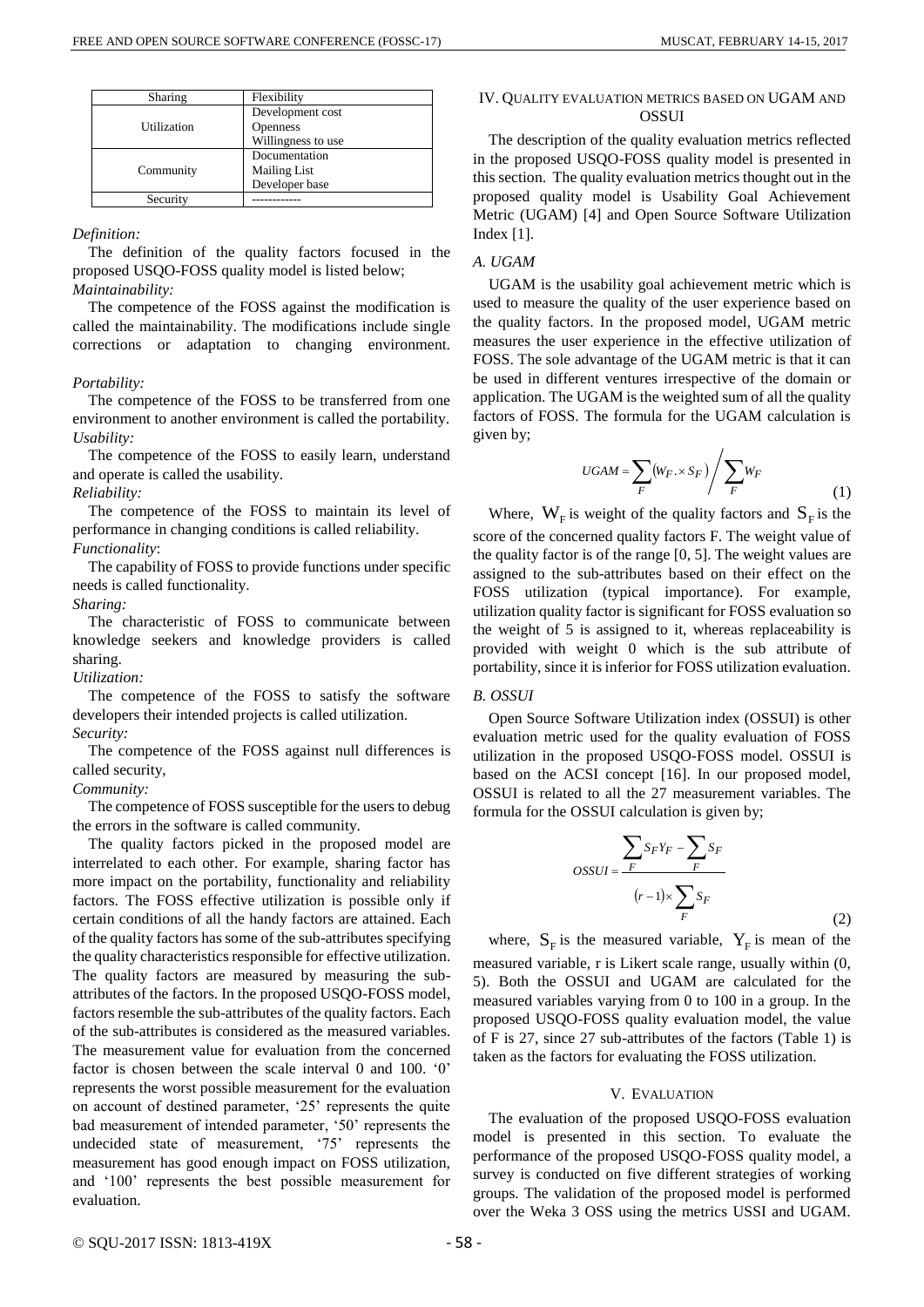The analysis results in the factors which have direct and indirect effects on effective utilization of the Weka 3 OSS as well as the quality of the user experience.

The data collected from different strategies of working groups are measured variables which are analyzed with utilization index OSSUI and UGAM.

The detailed description of the Weka 3 software and strategies of working groups considered for evaluation are discussed below.

### *A. Weka 3: open source machine learning software*

In this section, a brief description about the Weka 3 software taken for evaluation of proposed USQO-FOSS quality model is presented.

The Waikato Environment for Knowledge Analysis (WEKA) OSS [17] is software which is the comprehensive collection of machine learning algorithms and data preprocessing tools. It provides the users the quick try out of different machine learning methods for the new data set. The workbench of Weka 3 software includes the algorithms for regression, classification, clustering, association rule mining, and attribute selection which makes Weka 3 a better option for data mining applications. Weka 3 has a simple tool kit with easy plugin mechanism which facilitates the programmers to integrate new learning algorithm with the help of the Weka graphical user interfaces. This is the reason, Weka 3 software is chosen as the FOSS for the utilization evaluation of proposed USQO-FOSS model.

### *B. Strategy*

The strategy considered for the evaluation of proposed USQO-FOSS evaluation model over the Weka 3 software evaluation is discussed in this section.

The proposed USQO-FOSS quality model for FOSS evaluation is validated using the Weka 3 software. This study analyses the Weka 3 Utilization with data collected from 5 different strategies of working groups. From each of strategy, the quality factors from the programmers are measured and evaluated with the utilization metrics to find the effect of the FOSS utilization. The strategies of working groups considered for the survey are listed as;

- Strategy 1: Group of 10 people who are professional programmers with 10 to 15 years programming experience.
- Strategy 2: Group of 10 people who are professional programmers with 5 years programming experience.
- Strategy 3: Group of 10 people with programming skill but without experience.
- Strategy 4: Group of 10 people who are studying programming skills.
- Strategy 5: 10 Students of computer science engineering

The data concerned to the considered quality factors (Source code as well as community) are collected from the above mentioned strategy for the analysis of effective utilization of Weka 3 software. Before validating the proposed USQO-FOSS model, confirmatory analysis is conducted for validating the relationships among the measurement variables.

### *C. Sample UGAM and OSSUI score*

The sample UGAM score and OSSUI score for the data collected from one of the five different strategies of working groups is presented in this section.

Table 2 lists the sample UGAM score and OSSUI score for the measured variables collected from the strategy two working group of people who are professional programmers with five years' experience. In table 2, P represents the people in the group. The UGAM and OSSUI score is calculated using the equation (1) and (2).

| TABLE. II SAMPLE UGAM |                   |                    |  |
|-----------------------|-------------------|--------------------|--|
| <b>Strategy 1</b>     | <b>UGAM Score</b> | <b>OSSUI Score</b> |  |
| P1                    | 58.4986           | 48.8462            |  |
| P2                    | 53.2824           | 40                 |  |
| P3                    | 53.2824           | 38.0769            |  |
| P4                    | 43.8302           | 40.9615            |  |
| P <sub>5</sub>        | 55.586            | 47.1154            |  |
| P6                    | 49.641            | 41.1538            |  |
| P7                    | 52.7879           | 51.1538            |  |
| P8                    | 54.2083           | 45.1923            |  |
| P <sub>9</sub>        | 57.9799           | 44.8077            |  |
| P <sub>10</sub>       | 57.8308           | 51.3462            |  |

## *D. Analysis*

In this section, analysis of proposed USQO-FOSS quality model over the Weka 3 FOSS using the UGMA and USSI metric are presented.

i) Analysis based on UGMA:

The analysis based on the UGMA score of the proposed UGSQO-FOSS evaluation model is presented in this section. The analysis is deliberated regarding mean and variance value of UGMA score.

*Mean:*

Table 3 depicts the Mean UGAM score of various strategies. From the table 3, it is clear that working group of people with 10 to 15 years of experience attained the maximal UGAM mean score of 47.269. The minimal UGAM mean score of 37.788 is attained by strategy five working group of CS students. From the table 3, it is clear that better UGAM score relies on the functionality, community of the OSS users.

TABLE.III MEAN UGAM SCORE

| <b>Strategy</b> | <b>Mean UGAM Score</b> |
|-----------------|------------------------|
|                 | 47.269                 |
|                 | 40.404                 |
|                 | 46.308                 |
|                 | 48.231                 |
|                 | 37.788                 |

*Variance:* 

The Variance UGAM score of different strategies of the working group considered for the evaluation is given in table 4. The minimal variance UGAM score corresponds to better utilization of Weka 3 software. Survey results that strategy one working group of people with 10 to 15 years user experience attained the minimal variance UGAM score of 26.305. The worst case UGAM variance score of 438 is attained in strategy 5.

TABLE.IV. VARIANCE UGAM SCORE

| TADLE.IV. VANDINGE OOI IN DOORE |                            |  |
|---------------------------------|----------------------------|--|
| <b>Strategy</b>                 | <b>Variance UGAM Score</b> |  |
|                                 | 26.305                     |  |
|                                 | 36.051                     |  |
|                                 | 124.93                     |  |